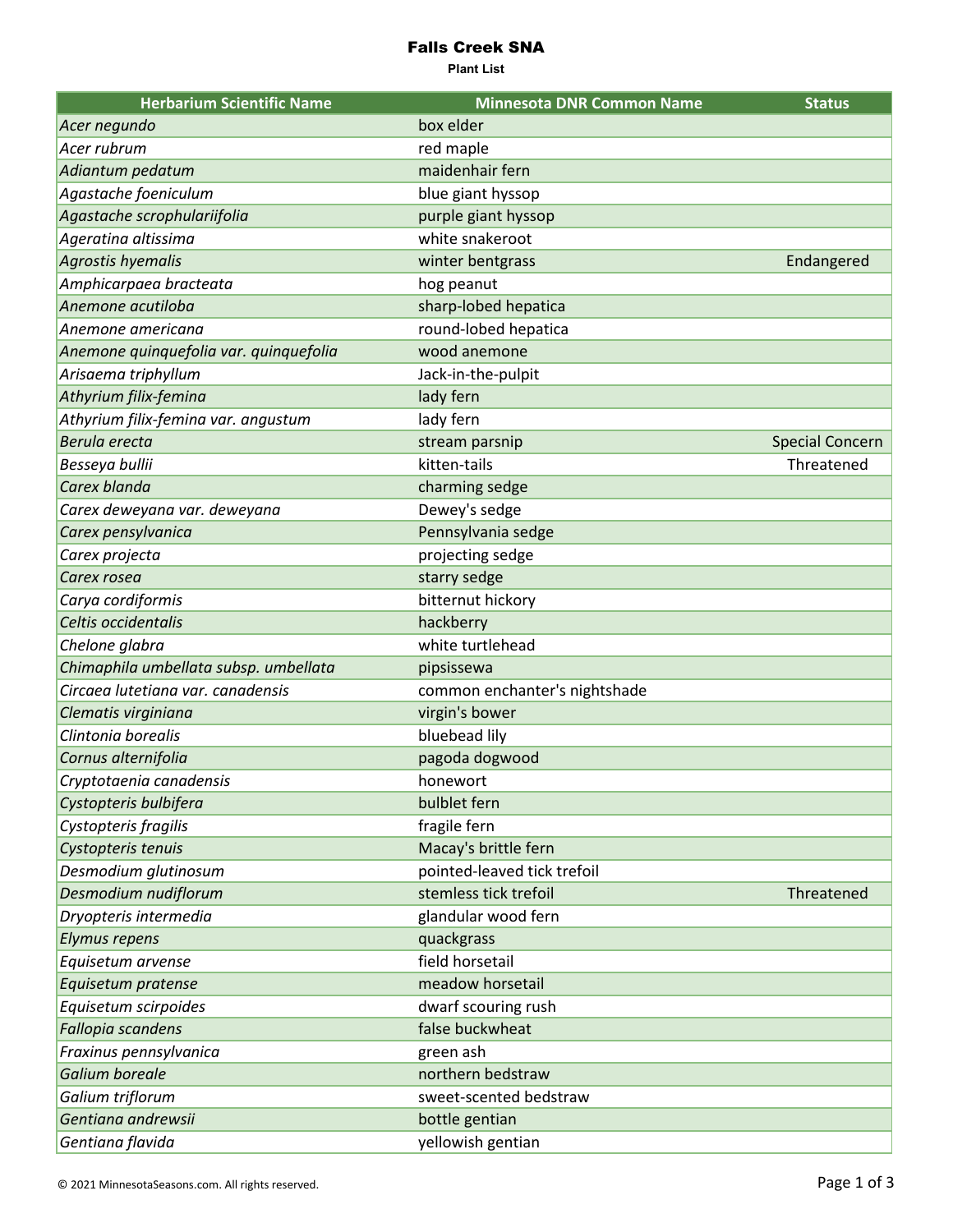## Falls Creek SNA

**Plant List**

| <b>Herbarium Scientific Name</b> | <b>Minnesota DNR Common Name</b> | <b>Status</b>          |
|----------------------------------|----------------------------------|------------------------|
| Glyceria striata                 | fowl manna grass                 |                        |
| Goodyera pubescens               | downy rattlesnake plantain       |                        |
| Gymnocarpium dryopteris          | common oak fern                  |                        |
| Hackelia virginiana              | Virginia stickseed               |                        |
| Huperzia lucidula                | shining fir moss                 |                        |
| Hydrophyllum virginianum         | Virginia waterleaf               |                        |
| Lysimachia ciliata               | fringed loosestrife              |                        |
| Maianthemum canadense            | Canada mayflower                 |                        |
| Mitchella repens                 | partridgeberry                   |                        |
| Myosotis scorpioides             | true forget-me-not               |                        |
| <b>Myosoton aquaticum</b>        | giant chickweed                  |                        |
| Nasturtium officinale            | small-leaved water cress         |                        |
| Orthilia secunda                 | one-sided pyrola                 |                        |
| Osmorhiza claytonii              | Clayton's sweet cicely           |                        |
| Ostrya virginiana                | ironwood                         |                        |
| Oxalis dillenii                  | southern wood sorrel             |                        |
| Panax quinquefolius              | American ginseng                 | <b>Special Concern</b> |
| Parietaria pensylvanica          | pellitory                        |                        |
| Parnassia glauca                 | American grass-of-parnassus      |                        |
| Parthenocissus quinquefolia      | Virginia creeper                 |                        |
| Phegopteris connectilis          | long beech fern                  |                        |
| Phlox paniculata                 | garden phlox                     |                        |
| Phryma leptostachya              | lopseed                          |                        |
| Pinus strobus                    | white pine                       |                        |
| Poa paludigena                   | bog bluegrass                    | Threatened             |
| Poa pratensis                    | Kentucky bluegrass               |                        |
| Polygonatum biflorum             | giant Solomon's seal             |                        |
| Polygonatum pubescens            | hairy Solomon's seal             |                        |
| Polypodium virginianum           | common polypody                  |                        |
| Potentilla simplex               | oldfield cinquefoil              |                        |
| Prunus serotina                  | black cherry                     |                        |
| Pyrola elliptica                 | elliptic shinleaf                |                        |
| Quercus rubra                    | northern red oak                 |                        |
| Rhamnus cathartica               | common buckthorn                 |                        |
| Sambucus racemosa                | red-berried elder                |                        |
| Sanguinaria canadensis           | bloodroot                        |                        |
| Sanicula gregaria                | gregarious black snakeroot       |                        |
| Satureja vulgaris                | wild basil                       |                        |
| Scirpus atrovirens               | dark green bulrush               |                        |
| Solidago flexicaulis             | zigzag goldenrod                 |                        |
| <b>Streptopus lanceolatus</b>    | rose twistedstalk                |                        |
| Symphyotrichum cordifolium       | heart-leaved aster               |                        |
| Symphyotrichum oolentangiense    | skyblue aster                    |                        |
| Symphyotrichum urophyllum        | tail-leaved aster                |                        |
| Taraxacum officinale             | common dandelion                 |                        |
| Thalictrum thalictroides         | rue anemone                      |                        |